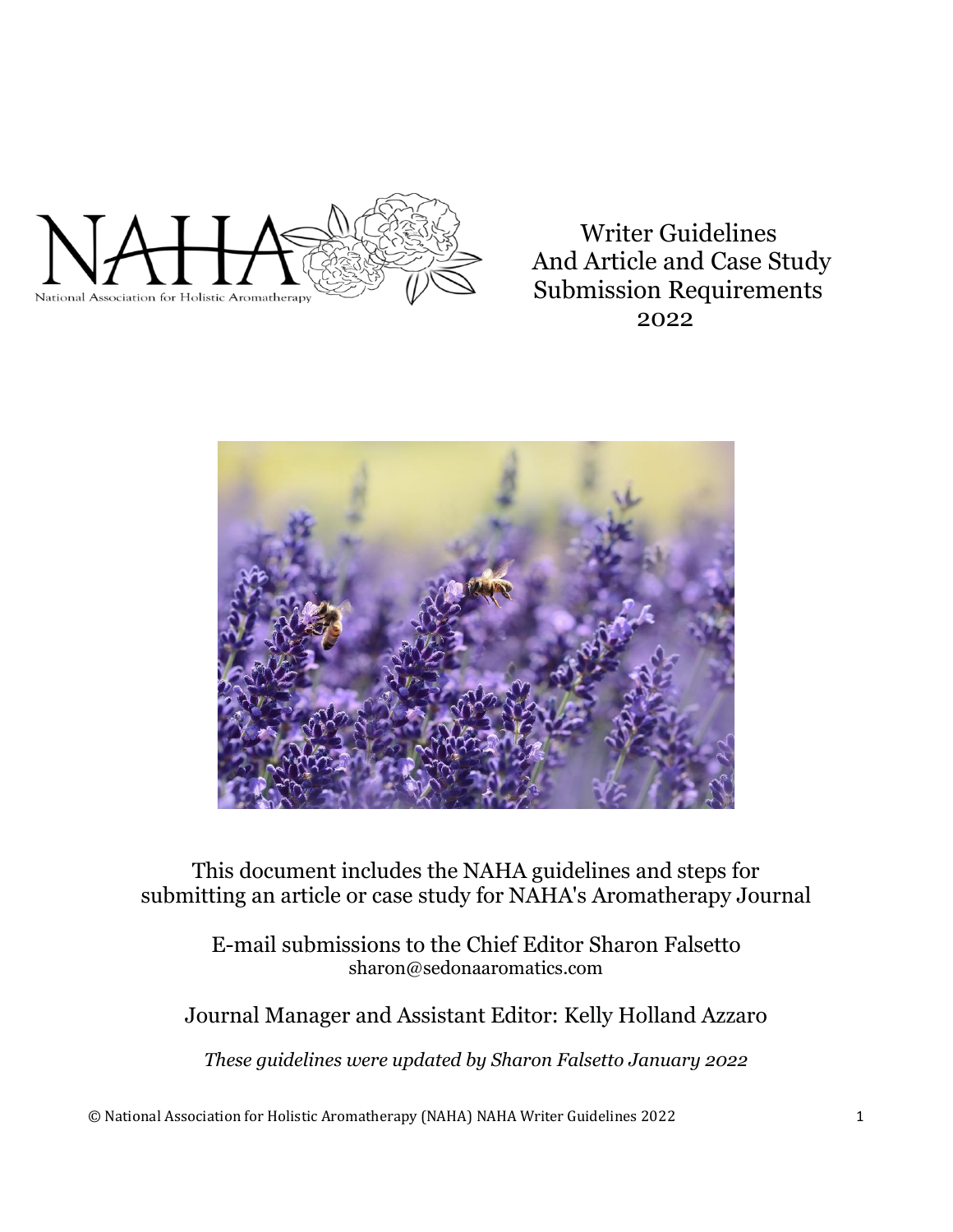# **The NAHA Aromatherapy Journal**

## **Themes of the NAHA Aromatherapy Journal**

For the year 2022, we are featuring the following themes:

**Spring:** Green

**Summer:** Rich Florals

**Autumn:** Berry Spice

**Winter:** Woodland

These themes fit within the broader theme of seasons (Spring, Summer, Autumn, and Winter), the seasons of life (infancy, childhood, adolescents, adulthood, aging, the elderly, end of life) and seasons of an illness (early stages, middle stages, end stages).

Articles about common conditions that arise during a given season, preventative health before a season arrives, and other pertinent information are also included in this concept. Articles about other topics (not related to the seasons) will be woven into each journal as well.

## **NAHA article and topics may include but are not limited to:**

- Aromatherapy applications and uses.
- Essential oil and carrier oil profiles.
- Herbs and how they can be integrated into practice/life.
- Ayurveda and Traditional Chinese Medicine.
- Expanding an aromatherapist's practice, approach and understanding of essential oils.
- Research and case studies.
- Aromatherapy for children.
- Aromatherapy in the news.
- Research reports.
- Safety data and essential oil chemistry.
- Endangered and threatened botanical species.
- Reports and updates.
- The profession of aromatherapy how aromatherapy is used by professionals.
- Aromatherapy education educators and schools sharing their knowledge.
- Essential oil recipes and blending tips.
- The business of aromatherapy and marketing advice.
- Guest editorials.
- How to make aromatic remedies and/or skin care products.
- Special focus on specific topic editions and much more!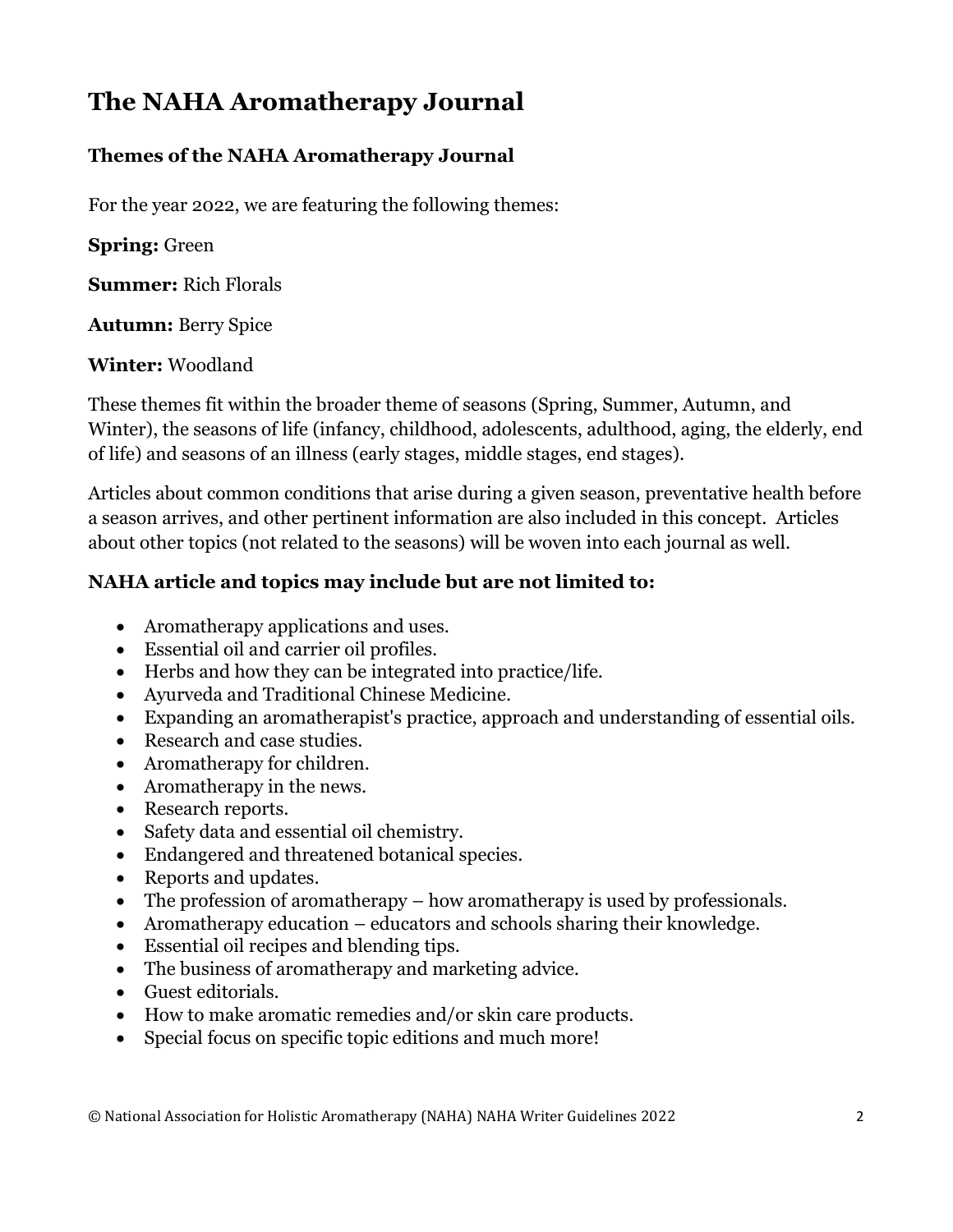## **NAHA JOURNAL ARTICLE SUBMISSION REQUIREMENTS CHECKLIST:**

## **The Article**

- You are an aromatherapist, herbalist, or specialist in your field with sufficient education in your topic.
- Article topics should be a minimum of one, and a maximum of four pages in length (approx. 500 - 2000 words). We accept, and encourage, longer articles based on the depth of the topic. A longer article can be broken into parts if needed and published in consecutive issues of The Aromatherapy Journal.
- All articles must be submitted singled spaced in a WORD document format.
- Font size 12 point, Times New Roman, black ink.
- Both common names and Latin binomials of each essential oil, carrier oil, herb, etc. **must** be given. Include the common name in regular font and Latin binomial in italic font. For example: Lavender *(Lavandula angustifolia)*. No abbreviations.
- The common name of all plants and essential oils should **not** be capitalized, except where punctuation dictates otherwise. The following sentence would be written as: "When you are picking lavender *(Lavandula angustifolia)* for your distillation..." Do not capitalize the word *lavender* in this instance.
- In addition, all plant and essential oil common names should **not** be capitalized in recipe and blend lists. Therefore, you would list a recipe or blend as follows: "Essential Oils:
	- 20 drops of lavender *(Lavandula angustifolia)*
	- 15 drops of rosemary *(Salvia rosmarinus)*" and so on.
- All recipes, and amounts where listed within articles, should be listed in both fl. oz. and mL/grams, as applicable. Approximations are acceptable. For example:
	- o 1-oz./30 mL sunflower *(Helanthius annuus)* oil
	- o OR 1-oz./30 g sunflower *(Helanthius annuus)* oil
- Do not include unsafe essential oils or techniques contraindicated in true aromatherapy.
- Fact-check your data; especially historical dates and references.

## **A Special Note on including Endangered Species Oils in your Article**

Endangered or threatened species data can be included for historical reference.

However, do not include any endangered species unless the article is specific to that topic. Aromatic plants that are included on the CITES (The Convention on International Trade in Endangered Species of Wild Fauna and Flora) list include: Rosewood (*Aniba roseodora*), spikenard (*Nardostachys grandiflora*), agarwood (*Aquilaria malaccensis*), red sandalwood (*Pterocarpus santalinus*), African sandalwood (*Osyris lanceolata*), Guaiac wood/palo santo (*Bulnesia sarmientoi*), and Indian rosewood (*Dalbergia darienensis*).

© National Association for Holistic Aromatherapy (NAHA) NAHA Writer Guidelines 2022 3 If you include an endangered species in a blend, suggest an acceptable substitution instead. For example, suggest ho wood (*Cinnamomum camphora* ct linalool) instead of rosewood. Threatened species such as frankincense (*Boswellia carteri*) and sandalwood (*Santalum*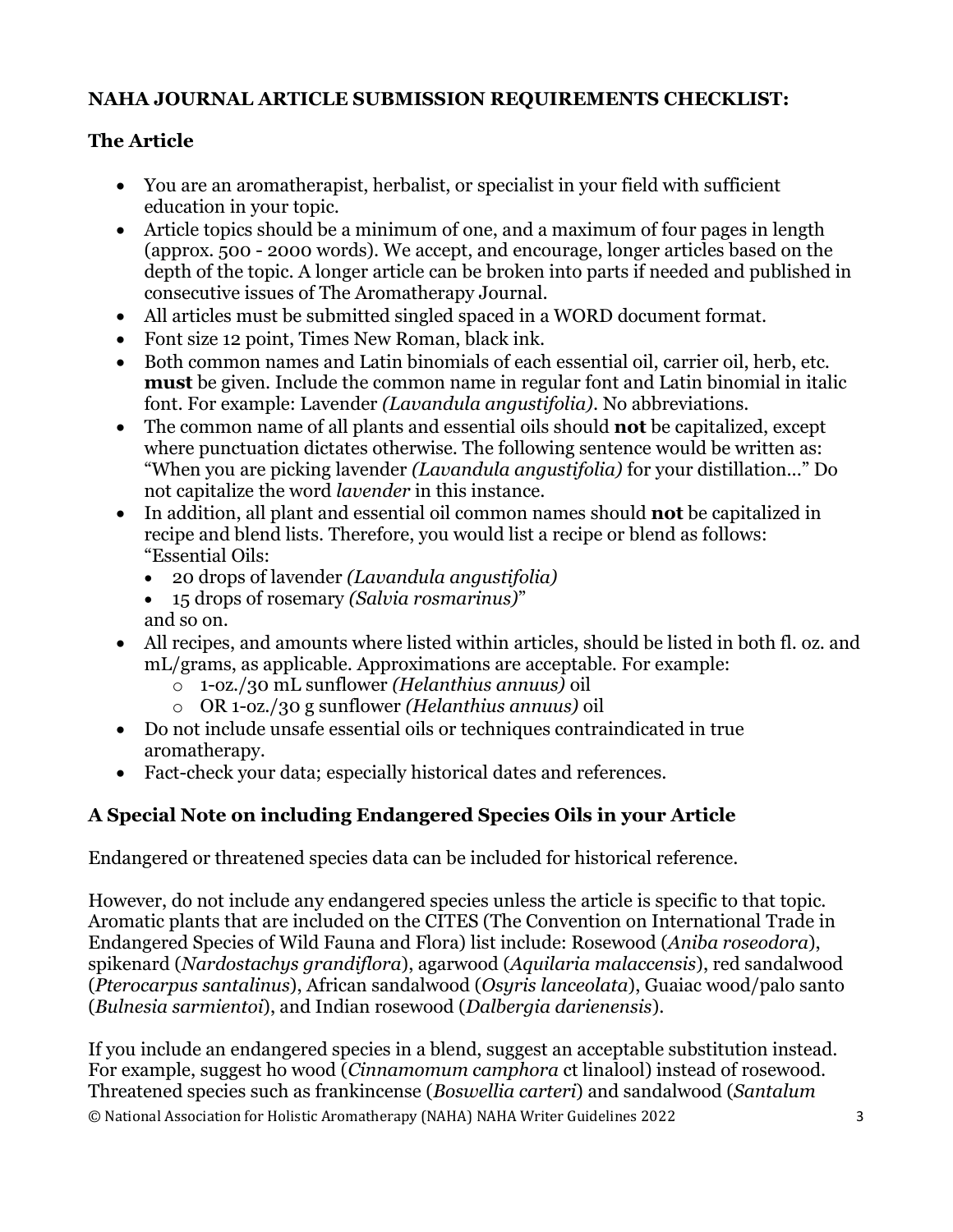*album*) should only be suggested if the essential oil has been distilled from sustainably harvested plant material.

Frankincense resin is subject to over harvesting by unscrupulous collectors which in turn damages or even kills trees, however it is possible to sustainably collect frankincense resin without killing the trees. As public awareness and protection programs have increased, the supply of sustainably harvested resin has increased accordingly.

Sandalwood trees unfortunately have to be destroyed in order to distill sandalwood essential oil from the heartwood and roots. However sustainable sandalwood plantations have been established in areas such as Australia and the Pacific Islands.

#### **Current Botanical/Scientific Names for Plants**

Botanical/scientific names of plants change constantly, particularly as we now have the means to understand plants in more scientific ways than ever before. This can mean a reclassification of a plant into another plant family or a complete change of its name. Check current databases for the most up-to-date plant names.

An example of this is rosemary, previously known as *Rosmarinus officinalis,* but has now changed its official scientific name to *Salvia Rosmarinus*. Although *Rosmarinus officinalis is still an accepted synonym, we prefer the use of the most current scientific name in articles*.

#### **Case Studies**

If you wish to submit a case study for consideration to be included in the NAHA Aromatherapy Journal, you will need to follow these guidelines:

- 1. Identify the individual's chief complaints.
- 2. Summarize the individual's background, relevant facts, and any key factors leading to the current complaints.
- 3. Formulate a thesis statement.
- 4. List your aromatherapy recommendations for the individual.
- 5. Demonstrate that you have researched your recommendations for the individual and/or explain your reasoning for choosing specific essential oils and any other recommendations.
- 6. Explain any constraints and recommend alternatives (e.g., alternatives to oils that are out of budget, allergies, sensitivities, personal preferences of the individual).
- 7. After following your individual for a minimum of 3 months, summarize the outcome. Include details on compliance, any improvements, set-backs or challenges that the individual experienced. (Case studies of less than 3 months can be submitted for acute conditions).
- 8. Summarize your action plan for the future.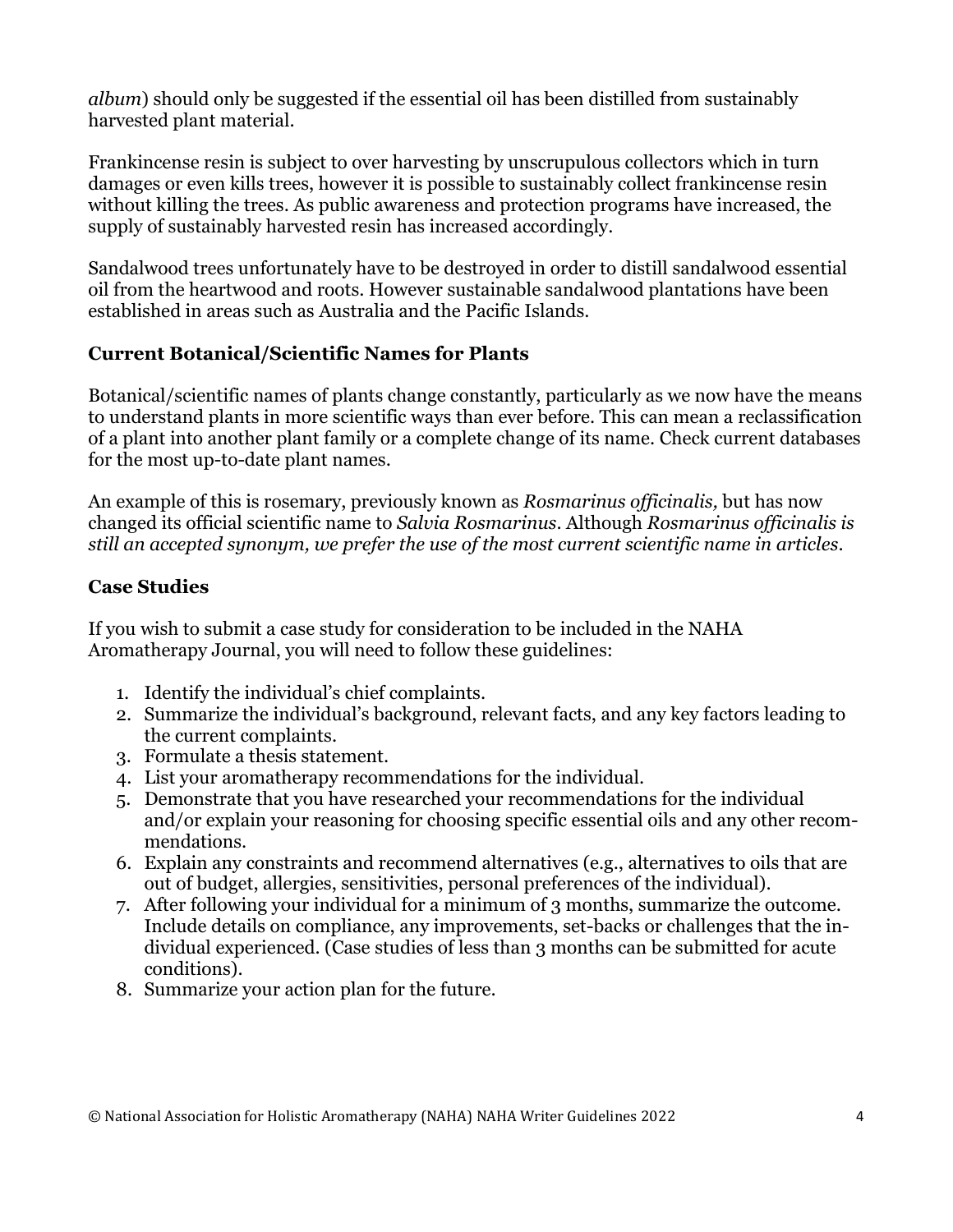#### **References and Bibliography**

Include professional references and bibliography. Cite references using a numbered end note that appears at the **end** of the document:

*Example:* What the researchers discovered was, "at doses of 40, 20, and 10  $\mu$ g/cm<sup>2</sup>, the essential oils of *P. graveolens* gave 100% mortality against house dust mites."<sup>1</sup>

References should be listed in the bibliography in **numerical** order, not **alphabetical** order.

*Example:* 1, 2, 3, 4, 5 etc and not Adams, Brown, Chester etc. This makes it easier for readers to quickly find the appropriate reference in the bibliography. In the above example, the reference would be listed (at the end of the article, not in a footnote) as:

1. Jeon, Ju-Hyun, Hyung-Wook Kim, Min-Gi Kim, and Hoi-Seon Lee; (2008), *Mite Control Activities of Active Constituents Isolated from Pelargonium graveolens Against House Dust Mite; Journal of Microbiology and Biotechnology,* **18** (10), 1666-1671.

#### **DO NOT list the reference as a foot note. List in the complete** *Reference* **section at the END of the completed article/case study.**

*Referencing websites:* There are various ways to list websites in a bibliography listing, but the following format is preferred:

*National Association for Holistic Aromatherapy* website (Name of Website), *Aromatherapy*  (Article Title), accessed August 1, 2015: [http://www.naha.org.](http://www.naha.org/)

All links should be clickable so that readers can easily access the reference in the final PDF journal document.

#### **Photos/Illustrations**

- All artwork should be in the form of professional quality photographs or illustrations.
- Do not embed any images into the article/case study.
- All images should be sent separately and be 300 to 600 dpi.
- *For Book Reviews:* Book cover images need to be 3.5 inches wide x 4.75 inches tall @ 300 DPI (in pixels, that's 1050x1425).
- Ensure that you have permission to use any and all images in your article/case study.
- Submit information on the photographer including attribution (copyright) and contact details.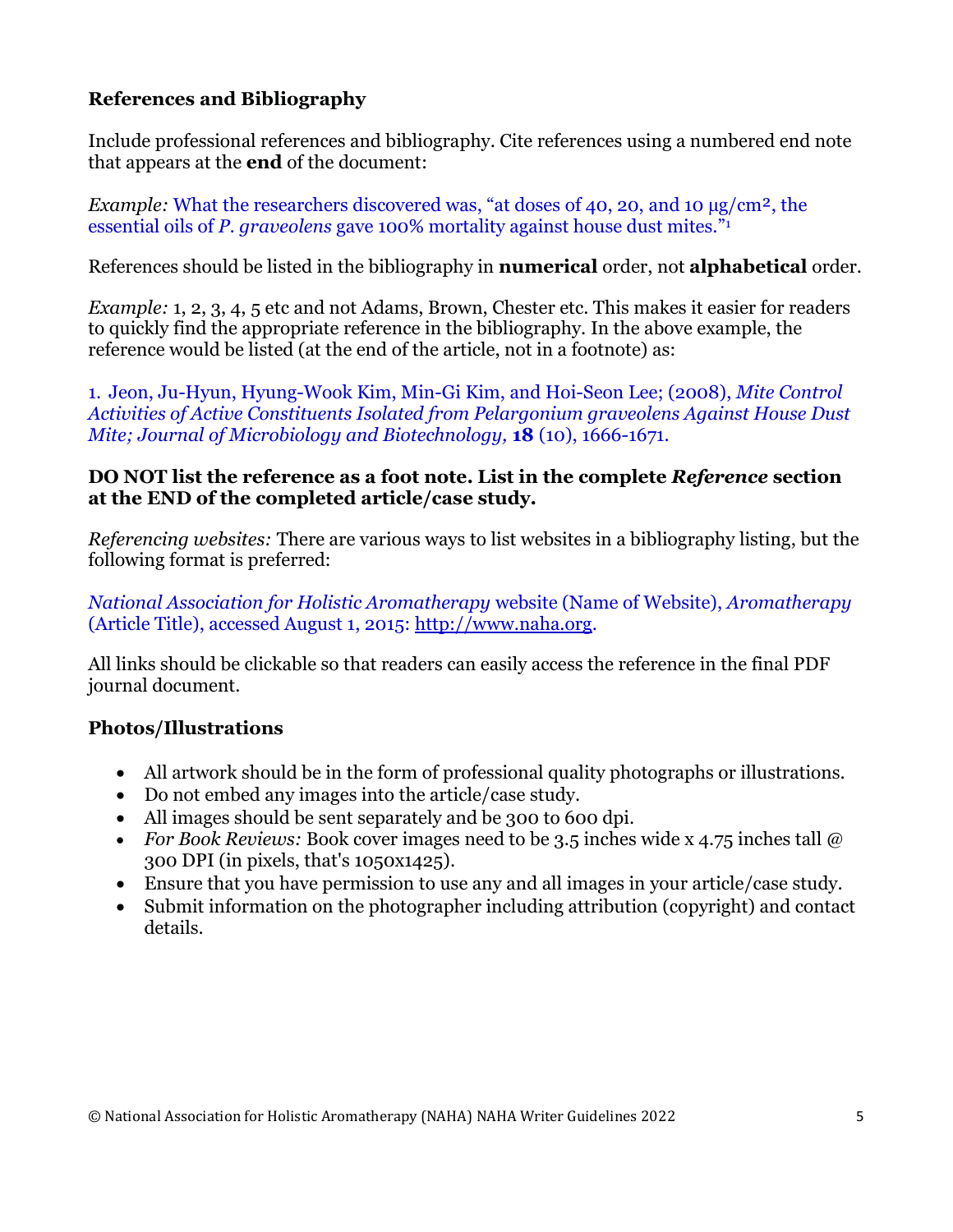## **Editing**

- Although all articles/case studies will be edited by the NAHA Aromatherapy Journal editing team, we highly recommend you have your article/case study reviewed and edited prior to submitting it. Your article/case study should be as close to "print-ready" as possible. If substantial edits need to be made, your article/case study will be returned to request a rewrite.
- Do not embed any hyperlinks or website links into text.
- Do have the article/case study spell-checked and pre-edited.
- Do not depend on spell check for complete editing...a word spelled correctly may not be the correct word.
- Do not include the wording "to treat" or "treatment" unless that falls within your scope of practice.
- Do not use the word "patient" unless that falls within your scope of practice. Use the word "client."
- Do not include the words "therapeutic grade" when describing the quality of essential oils.
- *International submissions:* Your article/case study must meet English language requirements. Please spell-check your article/case study for correct English terminology and spelling.

#### **Biography Information**

- Include a brief professional biography at the end of the article/case study (50-100) words maximum).
- Include your contact information at the end of your biography. Only include your email address and website address. Do **not** add a phone number, Facebook, LinkedIn, Pinterest, Instagram etc. link.
- Include a headshot image in a JPEG (300dpi) high resolution quality.

#### *If you have not followed the above guidelines your article/case study will be returned to you and you will be asked to make the necessary edits/corrections.*

## **Submitting Your Article/Case Study**

Please submit your article and images to NAHA's Journal Chief Editor: Sharon Falsetto at: [sharon@sedonaaromatics.](mailto:sharon@sedonaaromatics)com

#### **New Submissions**

Please follow the above guidelines and make sure to include your bio information in your submission for consideration. Note that it takes time to review articles/case studies and, depending upon when your article/case study was submitted, **it can be up to 8 weeks (or more in a conference year)** before we get back to you. We also plan issues in advance, so your article/case study may be held over until a suitable space is made available in a future issue. Please be patient during this time and know that we will review and get back to you just as soon as it is possible for our editing team to do so.

© National Association for Holistic Aromatherapy (NAHA) NAHA Writer Guidelines 2022 6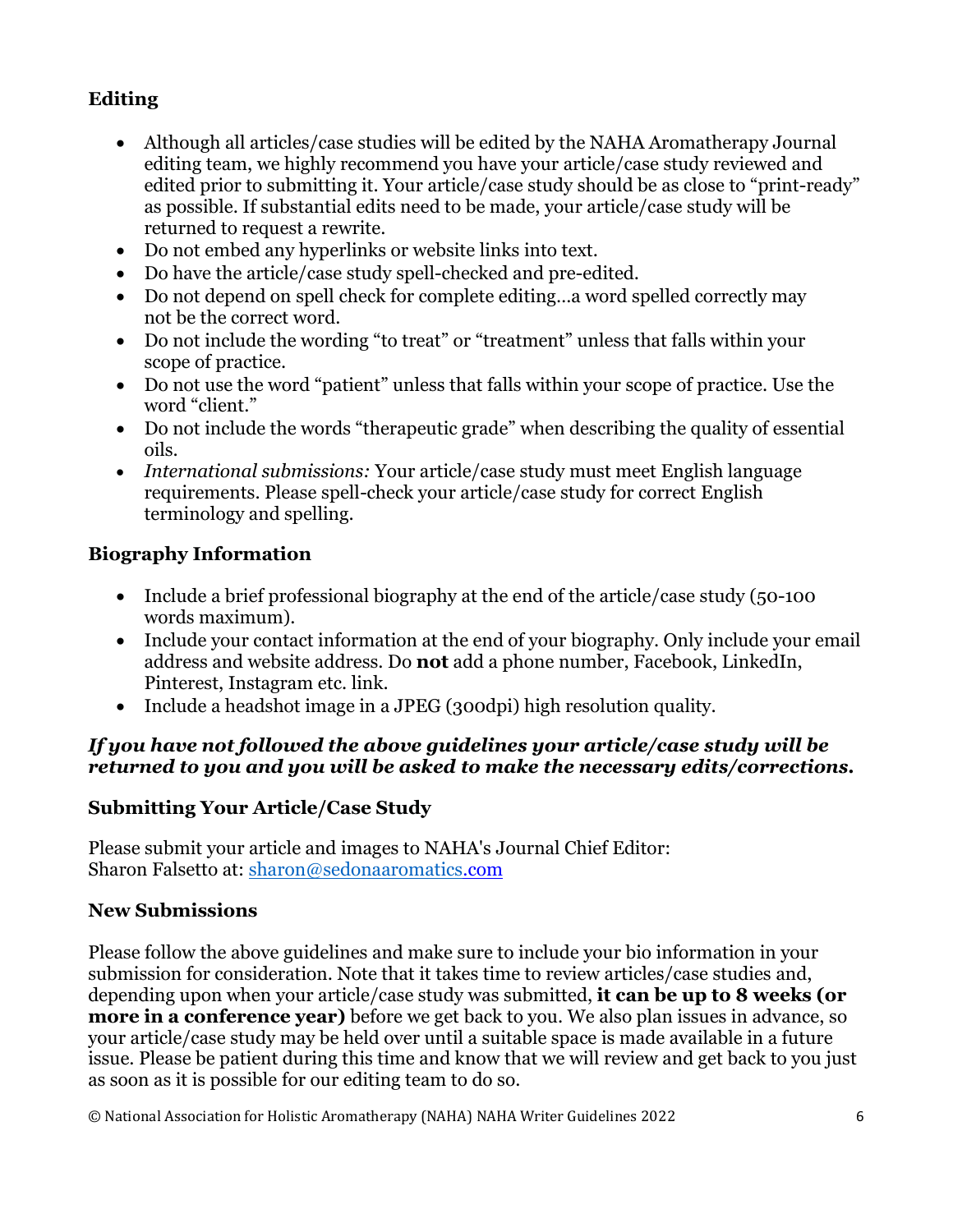### **Payment for Articles/Case Studies**

NAHA offers the following forms of compensation for articles/case studies submitted, accepted, and published in the NAHA Journal:

- Individuals who write one article/case study will receive one free quarter page advertisement in the issue which your article/case study appears in. You are responsible for creating the advertisment and and submitting it to NAHA for publication.
- Individuals who commit to being a regular contributor and who write four high quality, and well written articles will receive one free half page advertisement in each journal that your article appears in. You are responsible for creating the advertisment and for submitting it to NAHA for publication.
- Each article/case study which is accepted and published in the NAHA's Aromatherapy Journal will earn you *2 NAHA approved continuing education hours (CEs)* to remain in good standing as a NAHA member. Please keep a record of any published articles/case studies and the journal edition in which it was published.

All writers also receive:

- Inclusion of your biography, photo, website (with hyperlink) in your article/case study.
- A free PDF copy of the journal in which your article/case study is published.
- Aromatherapy articles/case studies that are published count towards the Aromatherapy Registration Council (ARC) renewal hours for the status of registered aromatherapist (RA).
- An excellent opportunity to get your talents and expertise noticed in the aromatherapy community and around the world.

## **Promotion of the NAHA Journal**

If your article/case study is accepted for publication for an issue of the NAHA Journal, you will be emailed a JPEG/PNG writer badge which you can use (on social media/your website) to promote your article/case study and authorship in the NAHA Aromatherapy Journal. We ask that you promote the journal by sharing this badge through social media etc. with encouragement for readers to become a member of NAHA in order to read the full article. DO NOT PUBLICLY SHARE THE DOWNLOAD LINK FOR THE FULL JOURNAL AS THIS IS A MEMBERS ONLY BENEFIT. New members can join NAHA by enrolling at the following link:

<http://naha.org/membership/become-a-member/>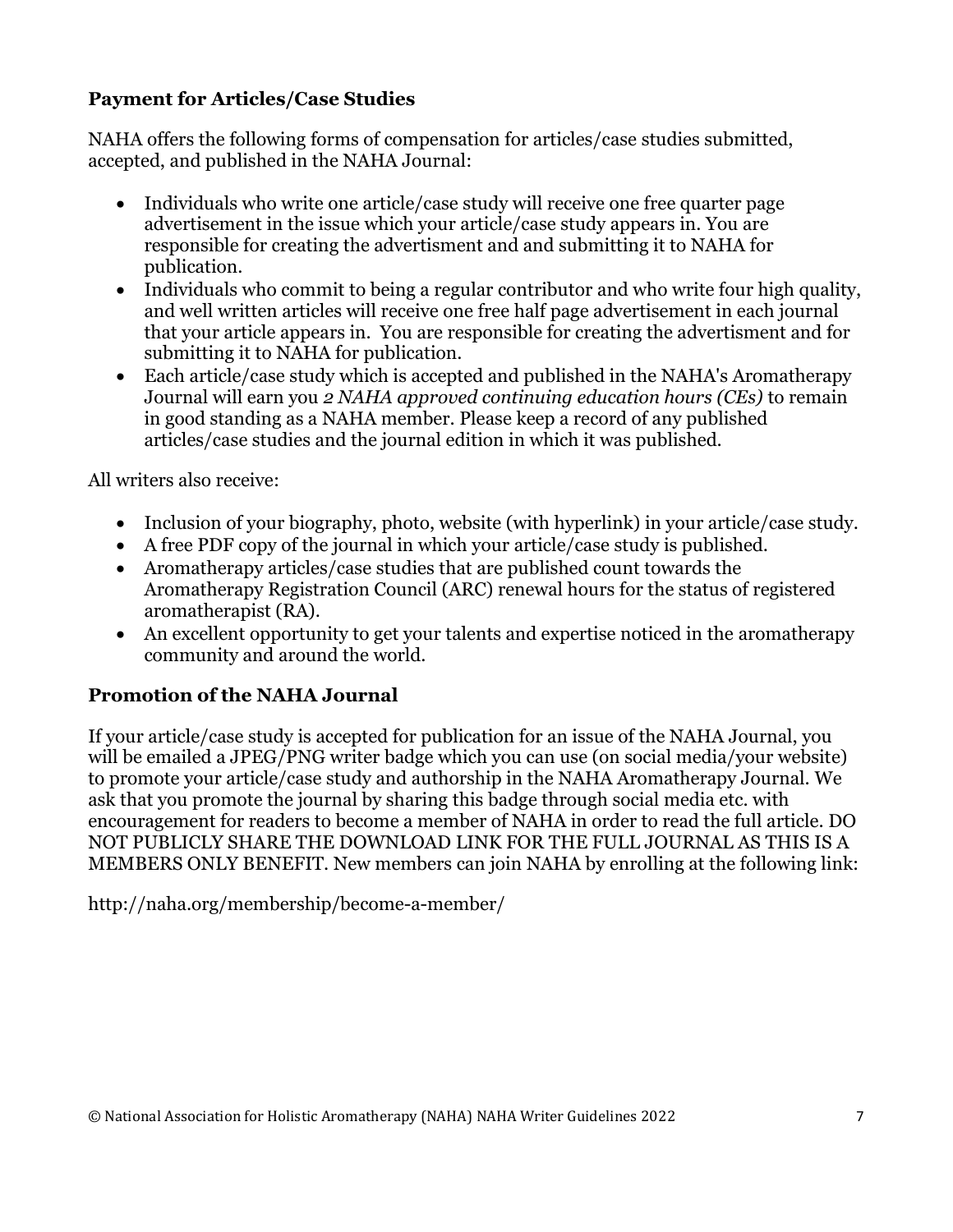#### **Publication Dates and Deadlines**

Please note the following publication dates and deadlines for 2022:

- Spring Journal articles due by **February 15** for a publication date in **April/May**.
- Summer Journal articles due by **May 15** for a publication date of **July/August**.
- Autumn Journal articles due by **August 15** for a publication date of **October/November**.
- Winter Journal articles due by **October 15** for a publication date of **December/January**.

*Note: Although we will try to adhere to this schedule wherever possible, there might be circumstances which may change these dates. We will notify both writers and members if this should occur for any reason.*

## **General Policy on Article/Case Study Submission**

Article/case study submissions sent to NAHA are not guaranteed to be published. All information is subject to the NAHA Board of Directors approval. All articles/case studies and data are subject to editing by the NAHA Editorial Board. Authors of articles/case studies are not promised that their submission will be included in any specific journal.

All articles/case studies, data, and images are kept on file at the NAHA office and by the NAHA Editorial Board. You will be notified if your article/case study will be considered for a future NAHA journal issue. It is the responsibility of the author to provide proof of any copyright materials included with all submissions. If you article/case study is included in a NAHA journal, NAHA retains permission and rights to use the material for future publications and educational purposes.

## *If your submission does not follow the NAHA Writer Guidelines, your document will be returned for corrections. This can alter the publication process and delay use of your article or materials.*